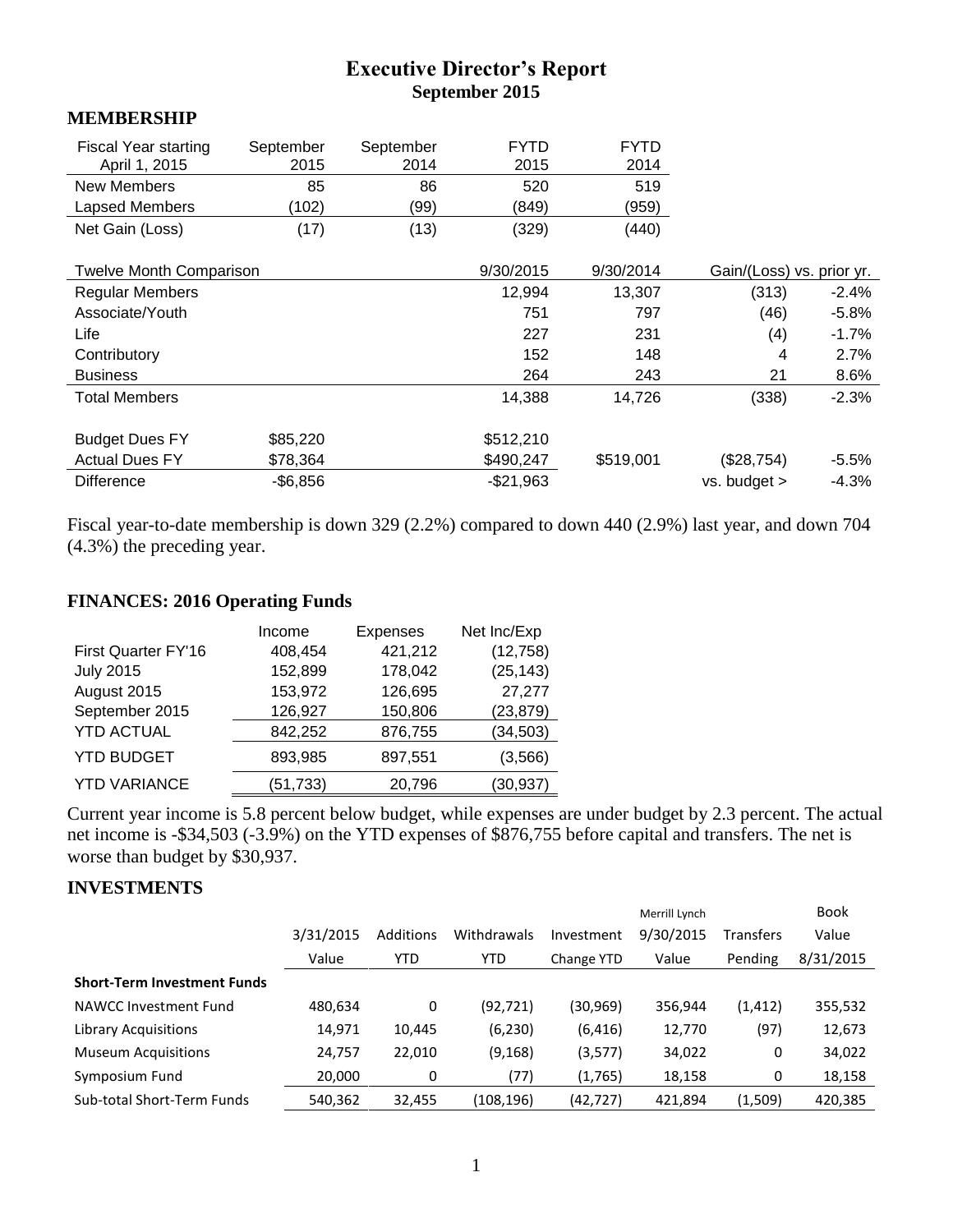|                                |           |            |             |            | Merrill Lynch |                  | <b>Book</b> |
|--------------------------------|-----------|------------|-------------|------------|---------------|------------------|-------------|
|                                | 3/31/2015 | Additions  | Withdrawals | Investment | 9/30/2015     | <b>Transfers</b> | Value       |
|                                | Value     | <b>YTD</b> | <b>YTD</b>  | Change YTD | Value         | Pending          | 8/31/2015   |
| Long-Term Investment Funds     |           |            |             |            |               |                  |             |
| Heritage Fund                  | 0         | 0          | 0           | 0          | 0             | 0                | 0           |
| Museum & Library Institutional |           |            |             |            |               |                  |             |
| Fund                           | 767,553   | 62         | (6,350)     | (82,083)   | 679,182       | (14, 270)        | 664,912     |
| Museum Endowment Fund          | 389,657   | 2,105      | (8, 912)    | (41, 206)  | 341,644       | (1,262)          | 340,382     |
| Library & Research Center      |           |            |             |            |               |                  |             |
| Endowment                      | 115,411   | 1,000      | (771)       | (12, 469)  | 103,171       | (2, 226)         | 100,945     |
| School Endowment/Education     | 216,396   | 20,000     | (1,509)     | (25, 485)  | 209,402       | (4, 158)         | 205,244     |
| <b>NAWCC Endowment</b>         | 103,389   | 51,531     | (859)       | (17,080)   | 136,981       | (1, 104)         | 135,877     |
| Midwest Scholarship Fund       | 23,977    | 0          | (160)       | (2, 566)   | 21,251        | (1,295)          | 19,956      |
| <b>Pritchard Fund</b>          | 52,820    | 0          | (353)       | (5,653)    | 46,814        | 0                | 46,814      |
| Sub-total Long-Term Funds      | 1,669,203 | 74,698     | (18,914)    | (186,542)  | 1,538,445     | (24,315)         | 1,514,130   |
| <b>Total Investment Funds</b>  | 2,209,565 | 107,153    | (127,110)   | (229,269)  | 1,960,339     | (25,824)         | 1,934,515   |

\*Consolidated Long-Term Funds actual balance - Individual named account balances are calculated.

The current values on investments reflect paper gains and losses due to market fluctuations. Actual gains and losses will only occur at maturity or when an investment is sold.

#### **MUSEUM: Noel Poirier, Museum Director**

The Museum's admission revenue for the quarter was \$19,795. Visitation for the quarter was 3,916, including 146 NAWCC members (3.7%). NAWCC Store sales for the quarter were \$25,175. The Museum redeemed 398 Turkey Hill Experience Joint Tickets this quarter. Joint Tickets represented an average of 10 percent of visitation for the quarter.

The Museum hosted its annual Hops N Clocks fundraiser in July. As in past years, this event sold out (in 4 days this year). It continues to be the Museum's most popular public event and a significant fundraiser. The Museum staff met with NAWCC member and Bulova collector Richard Callamaras as well as with representatives from Bulova Watch to begin planning for an exhibit on the history of Bulova that will include vintage and modern pieces. This exhibit will open at the end of October 2015. Another event, Cloktoberfest, was held in late September in coordination with *Smithsonian Magazine*'s Free Museum Day. More than 20 vendors, including a number of NAWCC members and Chapters were present, and traffic for the day was heavy, with over 300 visits that day. We anticipate offering this event as an annual event.

The Museum Director drafted four grant requests during the quarter (EG Watkins Family Foundation, Norfolk Southern Foundation, S. Dale High Family Foundation, and the John Frederick Steinman Foundation). These grants were requesting funding for collections and security upgrades that have been identified as NAWCC priorities.

#### **MUSEUM COLLECTIONS: Kim Jovinelli, Curator**

The Museum Collections Department has packed and sent for auction the Bryson and Mary Lou Moore collection to Pook and Pook auction house. The auction netted \$47,174, which was put into the Museum Endowment Fund to be used to further our collection preservation and acquisition. The Museum has also been working to research and install a Bulova Watch exhibit, with assistance from Guest Curator Adam Harris, titled *Bulova: A History of Modern*, which will feature the collection of member Richard Callamaras and pieces provided by Bulova Watch. It is set to open October 29. In addition, with the assistance of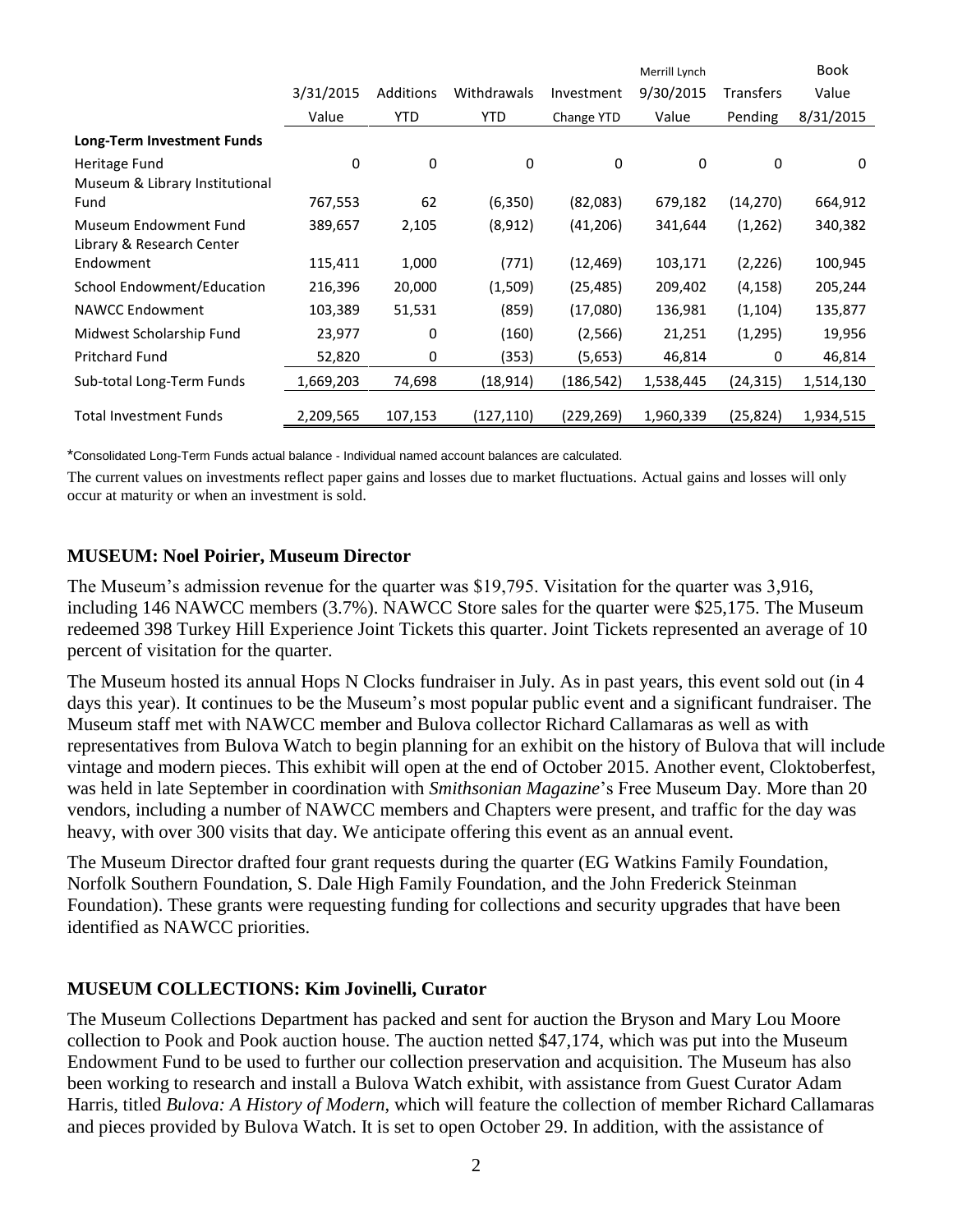volunteers Pam and Judy, the ongoing reevaluation of the collection space has continued. Judy has also continued to photograph our watch collection. It is anticipated that these projects will continue for some time. Few accessions have been added to the database, but several have been approved by the Collections Committee.

## **LIBRARY AND RESEARCH CENTER: Sara Butler Dockery, Library & Archives Supervisor**

In July we shipped out the books that were bought in our online auction. It brought in just over \$2,000. We have been pricing more books for the online auctions and making sure that the carts in the Library are well stocked. There are enough books on hand to allow us to make the auctions an ongoing project.

At the end of August we held our annual staff and volunteer picnic, at which all of the Library's volunteers were honored for their service. The Association also honored this year's volunteer of the year, Terry Buckwalter, who volunteers in the Library. I have mentioned the inventory project that Terry recently completed periodically over the past two years and announced in the May monthly report that he had finished. Over the two years he worked on the inventory, Terry also scanned the covers, tables of contents, and indices of the vast majority of books in the Library. He handled every one of the more than 15,000 books in the Library, identified numerous cataloging errors, and recommended books for repair and conservation. Terry's work on the catalog will enable members to find information in the catalog and discover materials to borrow. We are very proud of him and grateful for his service.

In September the Museum held its first Cloktoberfest event, in which the Library held a Pay What You Wish book sale and provided clock and watch evaluations. Don, Adam, James, and Al were on hand to identify timepieces brought by about 20 participants. The book sale made about \$300 dollars for the Acquisition Fund.

## **July-September 2015**

| <b>Lending Library Activity</b>       |       |
|---------------------------------------|-------|
| Total materials checked out -         | 304   |
| Loans through mail -                  | 177   |
| Loans in house -                      | 127   |
| Programs for Chapter use -            | 12    |
| <b>OPAC</b> searches                  | 1,739 |
| <b>Material Types</b>                 |       |
| VCR, DVD & Microfilm Loans - 96       |       |
| Books and NAWCC Bulletins - 208       |       |
| <b>Total Number of Visitors -</b>     | 239   |
| Non-members                           | 136   |
| Members -                             | 103   |
| <b>Fulfilled Research Questions -</b> | 240   |
| Paid Non-members -                    | 3     |
| <b>Library Processing Statistics</b>  |       |
| Acquisitions:                         | 3     |
| Donations:                            | 381   |
| Cataloged Items:                      | 83    |

# **EDUCATION/VOLUNTEERS: Katie Knaub, Education Director**

## **Museum Education Programs**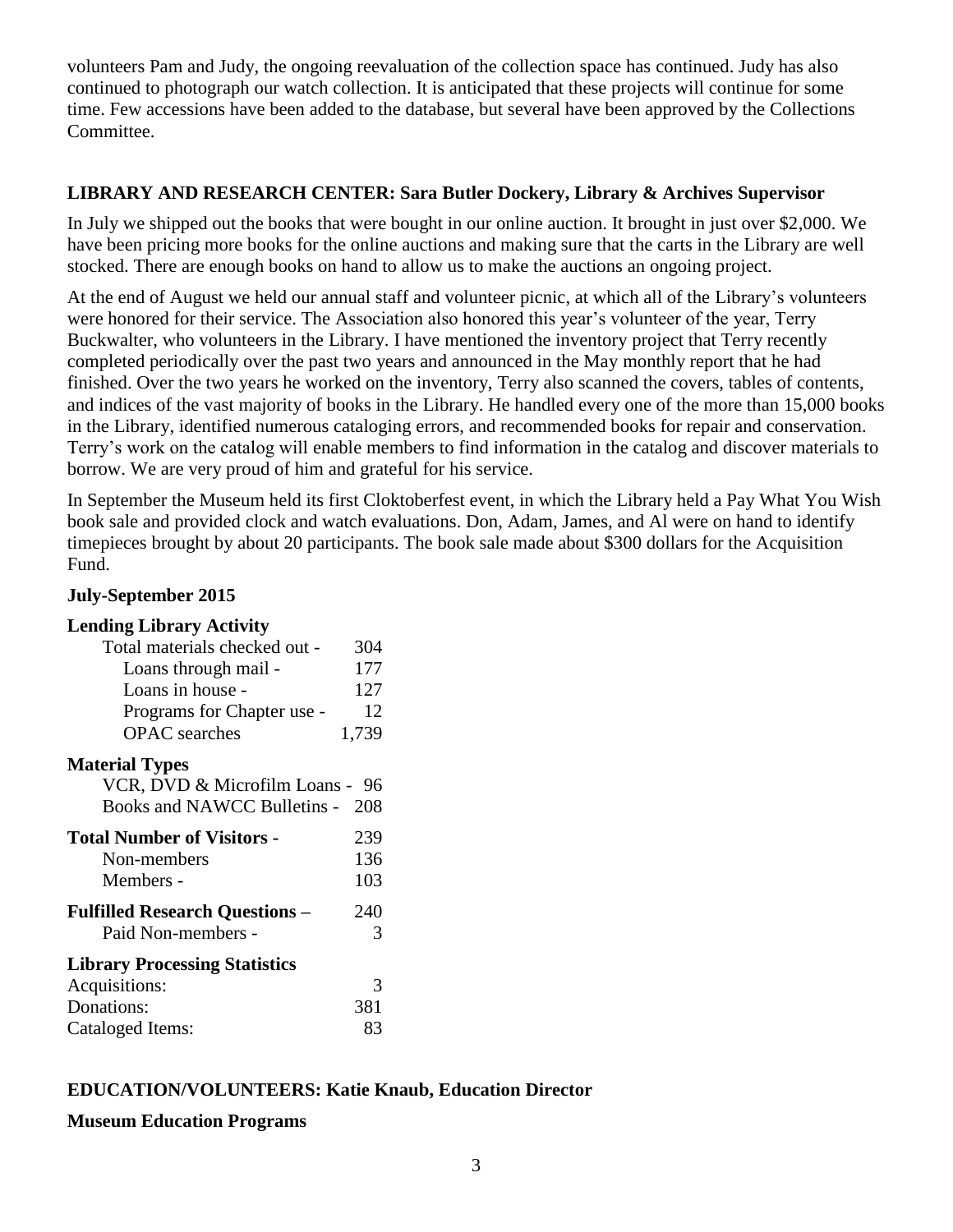We had several day care programs visit the Museum as part of summer activities and scheduled some field trips for the fall with teachers. We also started receiving registrations for our annual homeschool day program in the fall.

# **NAWCC Workshops and Webinars**

We held 12 workshops during this quarter. We are searching out more sites or organizations to crosspromote our workshops. We are continuing to work on the online workshop program, but we want the efforts to be coordinated with the revisions of the Education Committee. We did place a new video series that covers a basic American time-only movement on our YouTube channel. It is made up of 16 short videos (no longer than 8 minutes each) that describe the various components of how a clock works. The content is from an "Introduction to Horology" course, which NAWCC member Lex Rooker teaches for Chapter 190. Lex produced the videos and donated them to the NAWCC for our use to promote the NAWCC as a source of horological education. We had 239 views in the first week it was posted, without any promotion. The videos direct viewers to the NAWCC for further education. We held three webinars during this quarter. The topics included On the Clock: Changing the Industrialized World, The Seven Clock Companies of Joseph Henry Eastman, and How To Start a Vintage Wristwatch Collection Without the Tears. We have worked with the Program Committee on scheduling next year's lineup of presenters and have most of the schedule set. We continue to add the webinar presentations to our YouTube channel educational playlist and are receiving many hits from that format as well. Our new course, titled "Luxury or Lie," which helps to identify genuine versus fake watches, is set to run with 14 students in our first offering. We are hopeful that this course will be well received and will fill the gap in education that many jewelry industry, pawn associations, and appraisers have been asking us to offer

## **Education Attendance**

## **July-September:**

| 187                           |                                |                                                     |
|-------------------------------|--------------------------------|-----------------------------------------------------|
| NAWCC Workshops Attendees: 54 | $2016$ FY total:               | 89                                                  |
| 18                            |                                |                                                     |
| 192                           |                                |                                                     |
|                               |                                |                                                     |
|                               | Museum Education programs: 109 | 2016 FY total: 160<br>343 (including YouTube views) |

# **Volunteer Program**

We held our annual volunteer and staff picnic in August and gave out the volunteer of the year award to Terry Buckwalter, who volunteers in the Library. He will be featured in the November/December *Watch & Clock Bulletin*. We have a new volunteer in the Library and a community service volunteer for facilities. We began the implementation of the new background checks required for volunteer and staff working with minors and will continue to complete that before the end of the year deadline. It requires state police, child welfare, and FBI background checks. Total Volunteer Hours for April-September: 2,426.5

## **Public Programs**

We continue to work on event promotion for upcoming events with the Marketing Department, including promoting the events on our Facebook page and updating our Museum event's page on the website. We also coordinated the development of flyers for upcoming events with Publications staff. Our Make-and-Take program in the summer had another record attendance of participants with 130 people making clocks on Mondays at the Museum. This program would not have been possible without volunteers to run the program for the Museum. We ran the children's activities section at the Cloktoberfest event with pendulum painting and make-a-clock stations. It was a popular part of the day's activities.

**Public Program/Events Attendance for Quarter: 110** (not including Cloktoberfest Attendees and Hops N Clocks Attendees)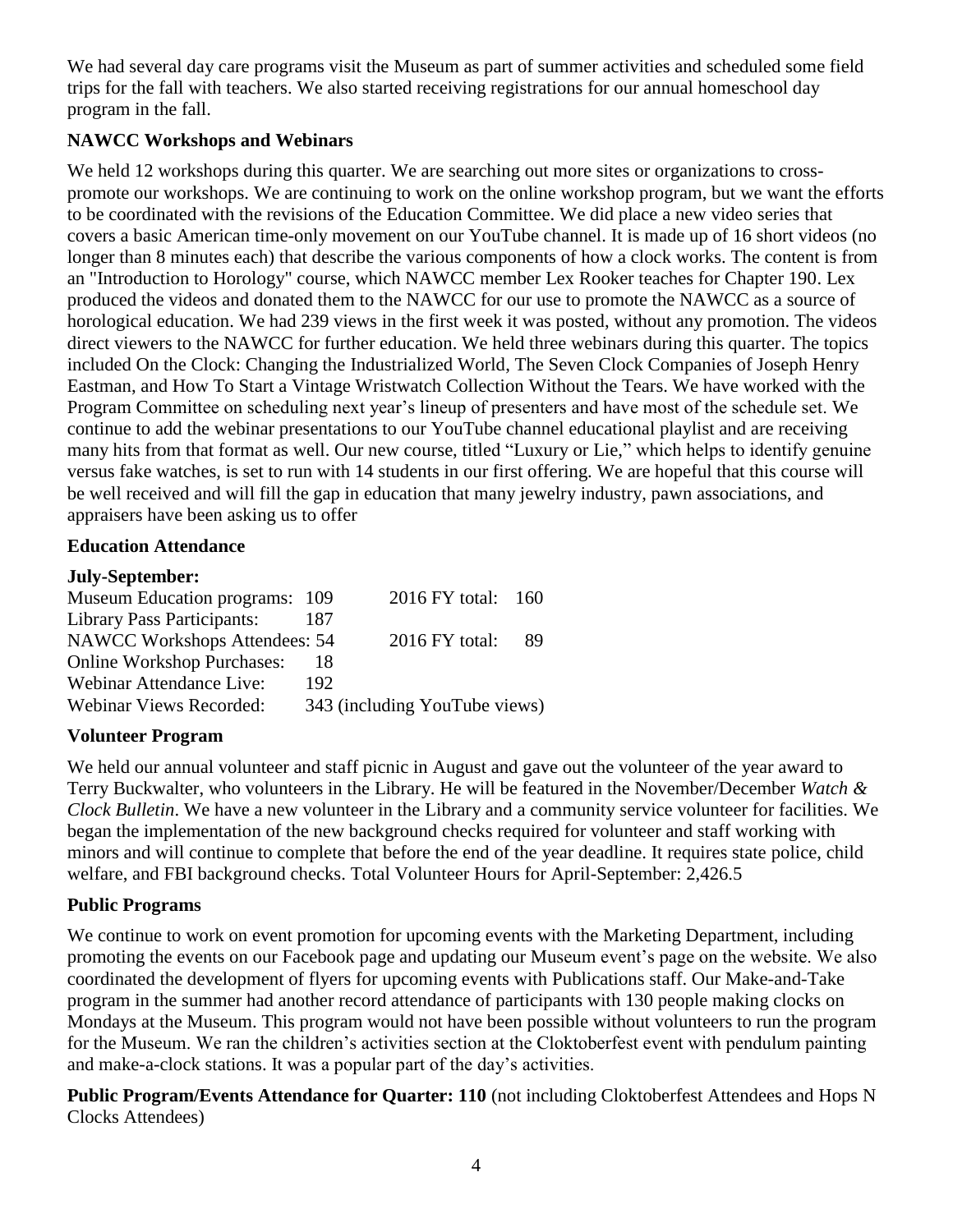Note: I was on maternity leave in July and most of August. The workshops responsibilities were handled by Dana Neill and the Museum education programs by Abby Krouse and Noel Poirier. I thank all the staff who helped with these items while I was on leave.

## **PUBLICATIONS: Therese Umerlik, Editor**

## **Periodicals—Bulletin**

The July/August 2015 issue was mailed in mid-August. The issue featured on the cover the article titled "Time Travelers: A History of Electric Clocks for the American Automobile." The issue contained 8 articles and 15 features.

## **Periodicals—Mart**

| Issue No. | <b>Issue Date</b> | Revenue     |
|-----------|-------------------|-------------|
| 384       | July 15           | \$19,418.30 |

Promotional emails via Constant Contact and personalized emails continue with each *Mart & Highlights* cycle. We have been updating our ad trades with other publications. In addition, we have decided to increase our ad rates, a change that will go into effect in 2016.

## **Special Publications**

We have completed the pricing and production of the revised and updated *American Tower Clocks* book that was written by Fred Shelley and edited by Donn Haven Lathrop.

We have been laying out Owen Burt's five articles that were published in the *Watch & Clock Bulletin* for his upcoming book on Durfee clocks. I found a submission from last year in which a member provided photos of his Durfee clock restoration, but he needed help writing it. I contacted Mr. Burt who is creating a photo essay of the project that will be added to his book and not published in the *Watch & Clock Bulletin*.

## **Website**

WatchNews editor Keith Lehman continues to find new writers and work with them in developing original content. He has posted nearly ten original stories this quarter as well as *Watch & Clock Bulletin* features and articles on watches. His Twitter following has jumped from about 1,500 to around 6,000.

## **Other Activities**

We have been working on design and editing work for Marketing, Education, Member Services, and the Museum, including designing ads for Museum and educational events and revising membership and other forms. Freda Conner has been researching the Association's history by sifting through archival material and working with members and the Library staff and volunteer Judy. She will present this information in a story package in the November/December issue of the *Watch & Clock Bulletin*. This package will include anecdotes and photos from members of the first 25 years of the Association. In 2017 she will focus on the next 25 years and in 2018 the last 25 years leading up to the 75th anniversary.

# **INFORMATION SERVICES: Kevin Osborne, IS Director**

## **Network**

As part of our Disaster Recovery Plan, we have relocated the Comcast Internet cable connection for our websites to the School and upgraded to a faster modem.

We still have two cable connections to the Internet: one at the School for our webservers and one in the administration building for our internal network and Internet connection for iMIS member transactions. The speed on this modem was upgraded as well.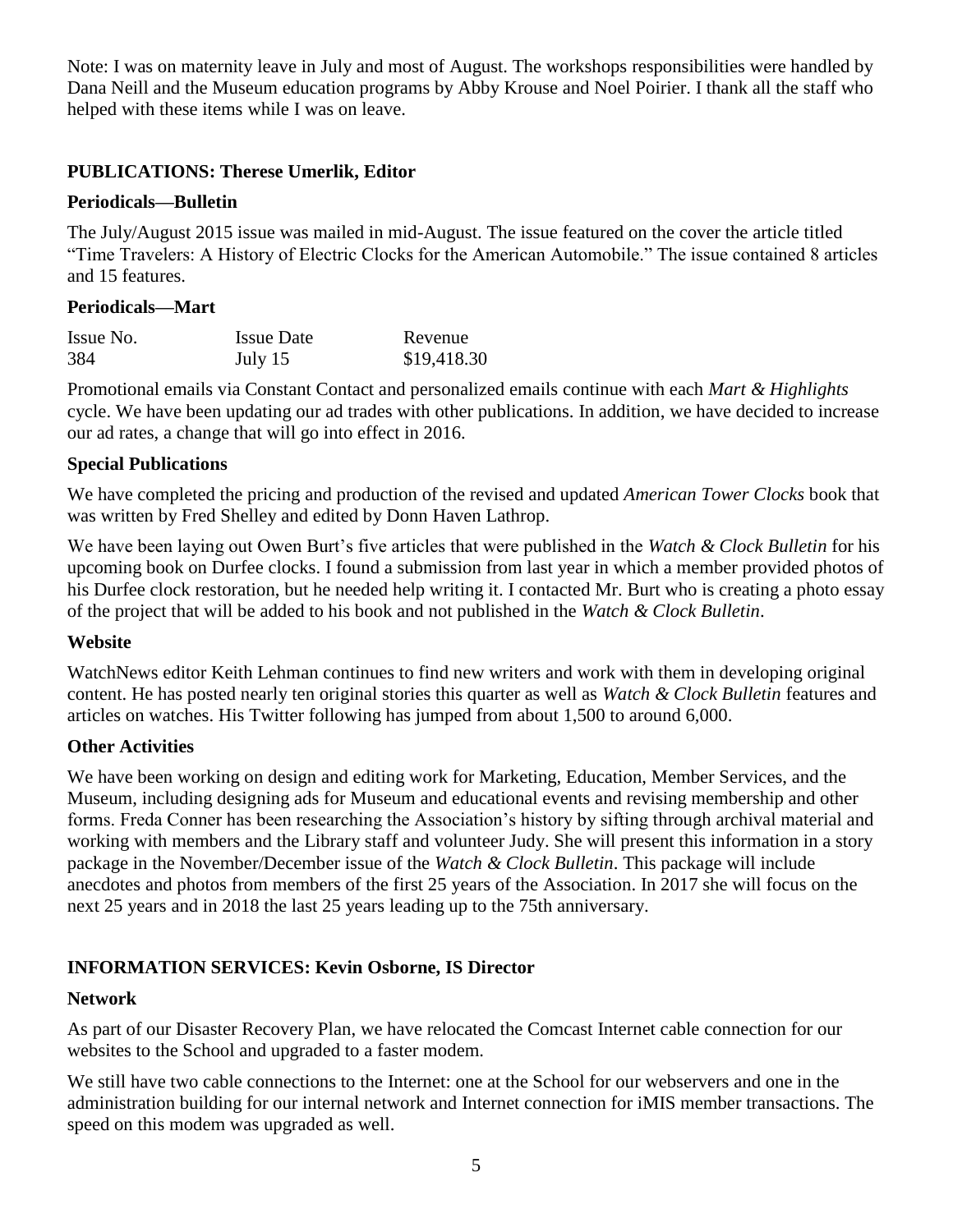Our fiber connection to the School integrates our administration network with the Barracuda Backup device and the Secondary Domain Name server both located off-site at the School.

Our Wi-Fi system has been upgraded with additional devices replacing the older wireless routers. The new Wi-Fi controller accepts public as well as private connections (with a passphrase) and follows the users' device from controller to controller with no interruption of signal.

We have installed two donated rack mounted KVM switches and monitors. This allows us to access our seven servers on our internal network with one keyboard, one mouse, and one video monitor. With the second switch and monitor at the School we can access our webservers and the secondary Domain Server.

### **Websites**

Because our Comcast cable connection for the websites is now located at the School, we have moved the webservers there as well.

The problem we were experiencing with the Message Board Google Search redirect has finally been fixed. After a detailed explanation of the problem was communicated to our Security provider, they found the cause and repaired it. We have not had the issue surface again.

### **iMIS Association Management Software**

Our update of iMIS 20.1 to iMIS 20.2 has been completed with a fairly smooth transition.

We took advantage of this update and had our new vendor write a new Single Sign On. This SSO worked fine for the main iMIS linked login but did need tweaking on the Message Board login to get it to function properly. This new SSO is much less complex and does not require a \$600 per year support contract to keep it active.

## **COMMUNICATIONS: Markus Harris, Communications Director**

The Communications Department continued to maintain NAWCC websites and online resources. Communications Director Markus Harris coordinated multiple email newsletters and targeted Constant Contact mailings on various topics, including event notices and support for Chapter meetings, BOD announcements, and local and regional events. Work continues on the upgraded Joomla website backend in preparation to upgrading the main website from Joomla 2.5 and implementing a bootstrap responsive template; the scheduled upgrade has been delayed in favor of coordinating Bootstrap functionality on our Community and Chapter microsites, which has now been completed. Communications Director Markus Harris exerted significant effort in eliminating successfully a long-term malware infection from our online message board. Meanwhile, Communications continues to provide the biweekly Auction and Sales eNewsletter for interested members. Communications also developed and mailed promotional materials to Chapters in support of Chapter events, writing and distributing press releases for the August Calendar of Events, September Calendar of Events, Cloktoberfest, Webinar: 7 Clock Companies of Henry Joseph Eastman, Night at the Museum Sleepover, Witching Hour Halloween Ball, Webinar: Comic and Cartoon Character Watches, and October Calendar of Events. Printed, mailed, and invoiced newsletters for Chapter 141, Chapter 11, and Chapter 134. Customer service advice was provided to members via Web and telephone.

Communications hosted multiple biweekly Communications Assessment Meetings to assess department concerns and projects. We also helped coordinate the annual Hops N Clocks event, the Annual Staff-Volunteer Picnic, and the highly successful Cloktoberfest event. Kim Craven sent NAWCC promotional materials to Chapter 48 and the Silver Dollar Regional and submitted our events schedule to the local Convention and Visitors' Bureaus, *Antique Trader*, Pawn Organization, *Southern Jewelry News*, and Turkey Hill press offices. Communications also promoted multiple NAWCC webinars and online courses as well as extensively advertising our new "Luxury or Lie" specialty course, which was extremely successful.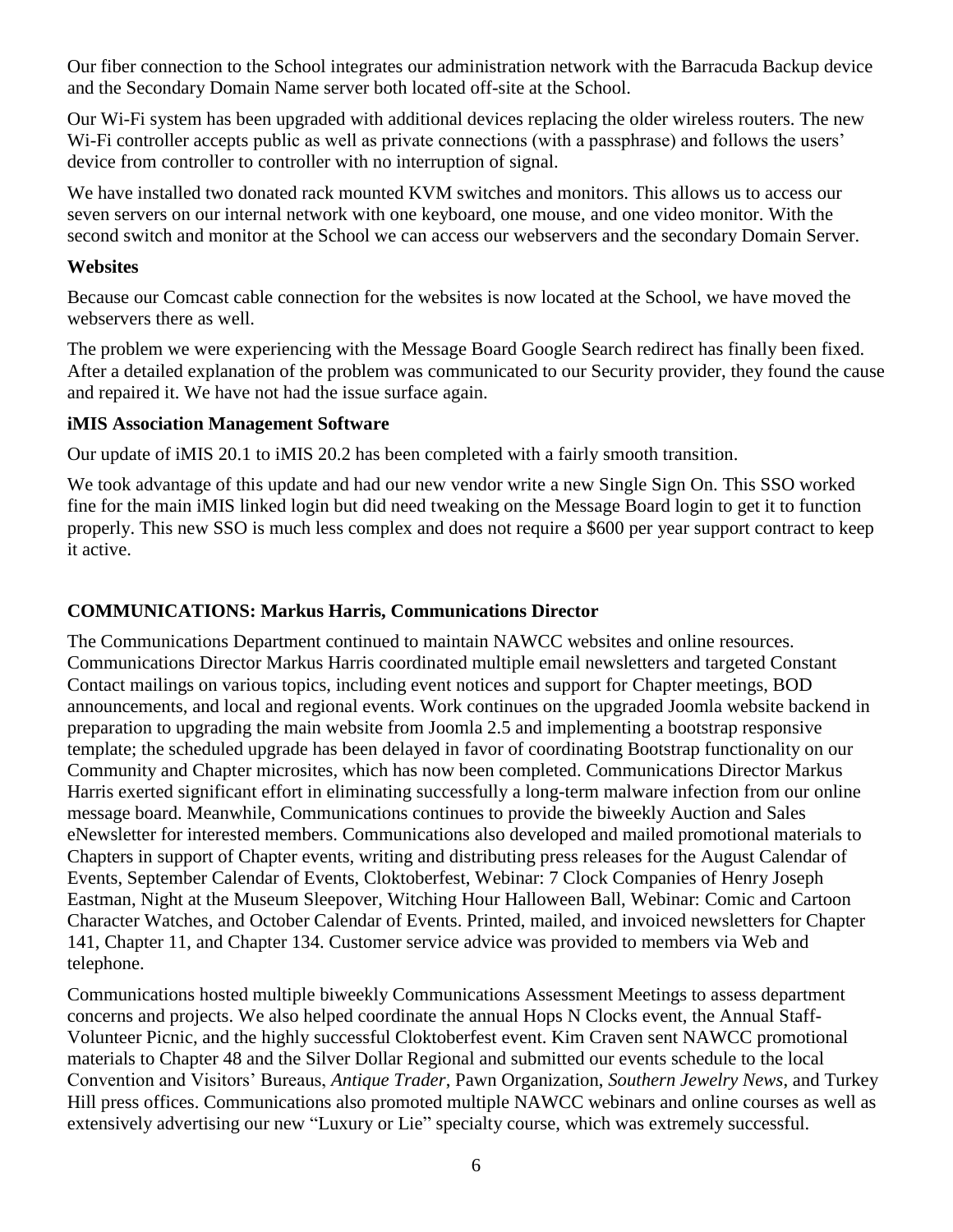Communications aided in hosting reporters from WHTM 27 News to create a special story on visiting the Museum and arranged for Blue Ridge Cable to produce a piece on the Museum for Haunted Lancaster.

# **FACILITIES: Chuck Auman, Controller**

This quarter has been busy with painting parts of the Museum for the new display, cutting grass, and trimming bushes. We added shelves to one of the areas for easier handling of items we use regularly, instead of storing them in the basement.

We replaced several smaller items for the HVAC system. The items were the rebuild of a backflow preventer, rooftop unit one humidifier, and replaced the drain pan.

We removed five ballasts and ten 32-watt bulbs and replaced them with new non-ballast 15-watt LED bulbs. A special thanks go to Greg Gerhart, a volunteer, who changed the fixtures for us. We are currently putting a program together to replace the remaining 362 four-foot fixtures throughout the building.

We paid \$94,000 for the new air conditioning chiller unit that has five compressors with the same tonnage as the two compressors we had before. This should save on electricity costs as the compressors come on in stages. We needed to replace the fans with low-noise-level fans. We are working with Johnson Controls on the noise level because we still have one neighbor who complains about the noise.

One of the chilled water circulation pumps failed and leaked the glycol from the HVAC system. We are collecting bids to replace the pump and the glycol. I filed an insurance claim, because I make sure we have equipment failure as part of our insurance package.

We continue with our paper recycling, and in September we recycled 1,480 pounds of paper.

## **DEVELOPMENT: Steve Humphrey, Executive Director**

| Year-to-date Comparison           | <b>FY16</b> | <b>FY15</b> | <b>FY14</b> |
|-----------------------------------|-------------|-------------|-------------|
| <b>Unrestricted Contributions</b> | 51,274.62   | 51,154.96   | 34,661.09   |
| <b>Restricted Contributions</b>   | 31,290.00   | 19,459.00   | 24,324.00   |
| <b>Endowment Contributions</b>    | 5,760.00    | 22,708.62   | 173,500.00  |
| Total YTD 9/30                    | 88,324.62   | 93,322.58   | 232,485.09  |

Unrestricted contributions were 0.2 percent more for the six months, compared to the previous fiscal year. Restricted contributions were 60.8 percent more than the previous fiscal year. Endowment contributions reflect the For All Time Endowment and Capital Campaign plus any bequest designated for endowment. Total contributions were less by 5.4 percent, compared to the first six months of FY15. The restricted contributions increase includes a \$17,962 grant from the PA Historical Museum Commission for Museum operations.

July to September Chapter contributions:

| <b>Chapter</b>                 | Use                  | Amount | <b>Note</b>            |
|--------------------------------|----------------------|--------|------------------------|
| Heart Of America Chap 36       | <b>Greatest Need</b> | \$600  | Annual Appeal          |
| Heart Of America Chap 36       | <b>Greatest Need</b> | \$200  | Memorial               |
| Heart Of America Chap 36       | <b>Greatest Need</b> | \$200  | Memorial               |
| Rocket City Regulators Chap 61 | <b>Greatest Need</b> | \$100  | Memorial               |
| Western Michigan Chap 101      | <b>Greatest Need</b> | \$25   | Memorial               |
| Cog Counters Chap 194          | Museum Endowment     | \$100  | For All Time, Memorial |

Other gifts include \$1,600 from Dan Weiss for sale of his timepiece calendar; \$850 for the Ansonia clock project from Russ and Janet Oechsle and the Lubrizol Foundation (match of Frank Del Greco gift); \$3,000